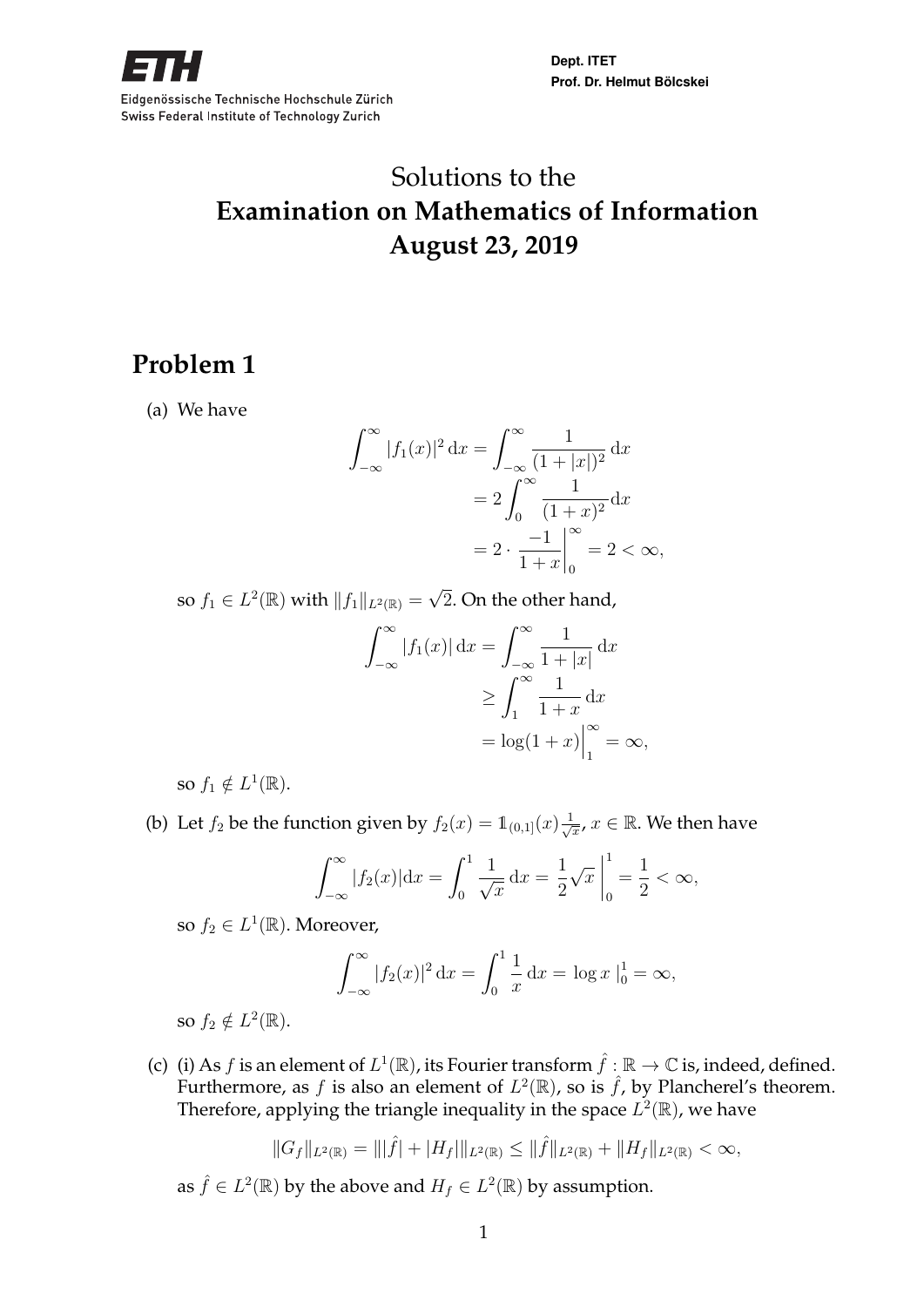(ii) We estimate

$$
\|\hat{f}\|_{L^{1}(\mathbb{R})} = \int_{-\infty}^{\infty} |\hat{f}(\omega)| d\omega
$$
  
\n
$$
= \int_{-\infty}^{\infty} \frac{1}{1 + |\omega|} \cdot G_f(\omega) d\omega
$$
  
\n
$$
\frac{C - S}{\leq} \left( \int_{-\infty}^{\infty} \frac{1}{(1 + |\omega|)^2} d\omega \right)^{\frac{1}{2}} \left( \int_{-\infty}^{\infty} |G_f(\omega)|^2 d\omega \right)^{\frac{1}{2}}
$$
  
\n
$$
= \sqrt{2} ||G_f||_{L^{2}(\mathbb{R})}.
$$

As  $G_f \in L^2(\mathbb{R})$  by (i) above, we have  $\|\hat{f}\|_{L^1(\mathbb{R})} \leq \sqrt{2}$  $2\,\|G_f\|_{L^2(\mathbb{R})}\,<\,\infty$ , and thus  $\hat{f} \in L^1(\mathbb{R}).$ 

(iii) Denote the Fourier transform of f by g, i.e.,  $g = \hat{f}$ , and let  $f^-$  be the timereversal of f, i.e.,  $f^-(x) = f(-x)$ ,  $x \in \mathbb{R}$ . We have shown in (ii) that  $g \in L^1(\mathbb{R})$ , so its Fourier transform  $\hat{g}$  is defined, and additionally we know that  $\hat{g}$  is continuous. Hence  $\hat{g}=\hat{f}=f^-$  is continuous. Thus, as the time-reversal of  $f$  is continuous, so is f itself.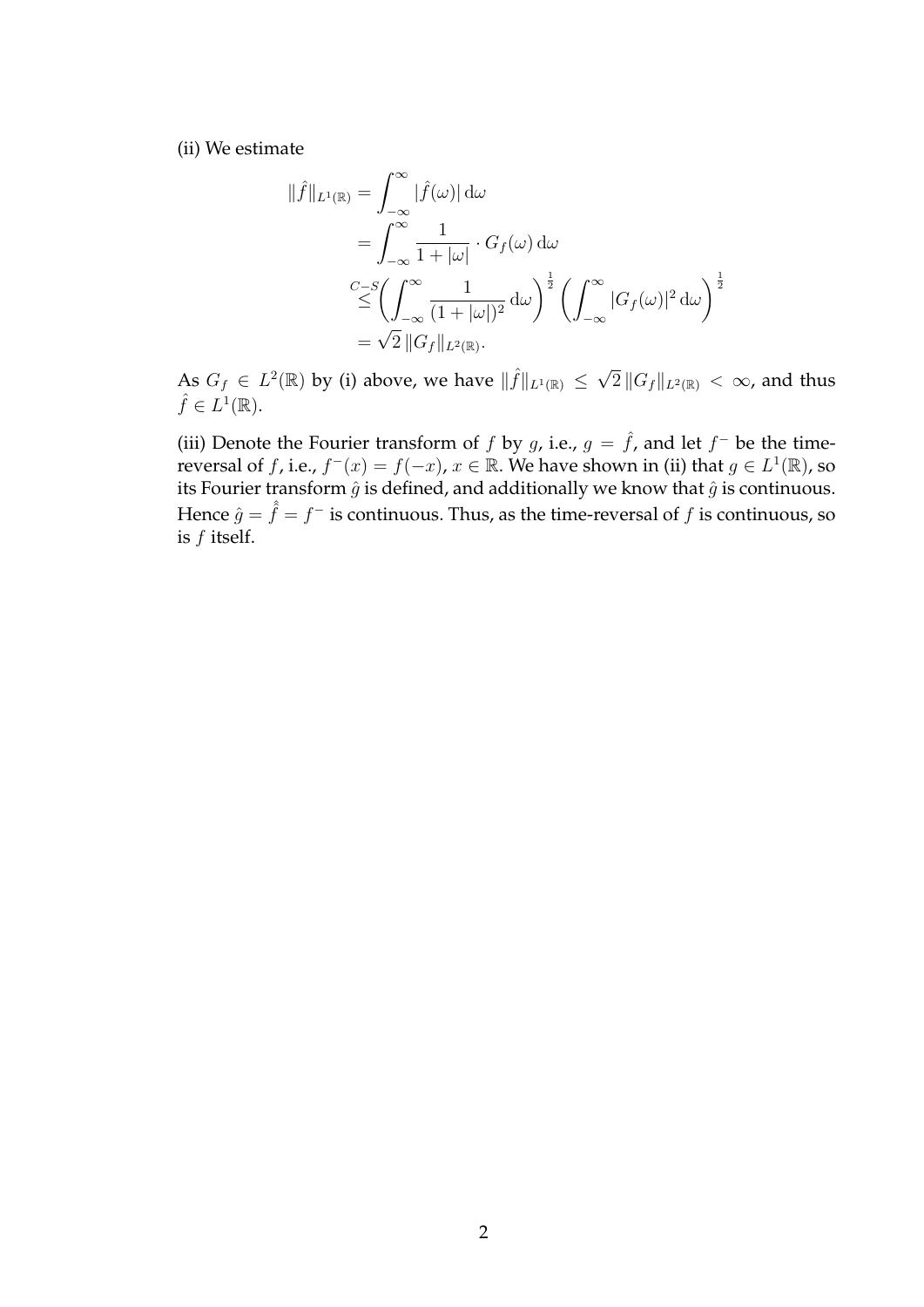#### **Problem 2**

(a) For  $\ell, n, \ell', n' \in \{1, ..., m\}$ , we have

$$
\langle E^{(\ell,n)}, E^{(\ell',n')} \rangle = \sum_{j,k=1}^m E_{jk}^{(\ell,n)} \overline{E_{jk}^{(\ell',n')}} = \begin{cases} 1, & \text{if } \ell = \ell' \text{ and } n = n', \\ 0 & \text{else} \end{cases}
$$

which proves that  $\mathcal E$  is an orthonormal system. To see that this system is complete, and hence an orthonormal basis, note that every  $A \in \mathbb{C}^{m \times m}$  can be expanded as

$$
A = \sum_{j,k=1}^{m} A_{j,k} E^{(j,k)}.
$$

As  $\mathbb{C}^{m\times m}$  has a basis of size  $m\cdot m=m^2$ , namely  $\mathcal E$ , the dimension of  $\mathbb{C}^{m\times m}$  is  $m^2$ .

(b) Note that D acts on vectors  $v \in \mathbb{C}^m$  as the forward cyclic rotation according to  $D \cdot (v_1, v_2, \ldots, v_m)^T = (v_m, v_1, \ldots, v_{m-1})^T$ , and so, for  $n \in \mathbb{Z}$ ,  $D^n$  acts on vectors as the forward cyclic rotation by *n* places if  $n > 0$ , and as the backward cyclic rotation if  $n < 0$ . For  $\ell, n, \ell', n' \in \{0, \ldots, m-1\}$ , we have

$$
\langle G^{(\ell,n)}, G^{(\ell',n')} \rangle = \text{tr}\left( (G^{(\ell',n')})^H G^{(\ell,n)} \right)
$$
  

$$
= \frac{1}{m} \text{tr}\left( D^{-n'} M^{-\ell'} M^{\ell} D^n \right)
$$
  

$$
= \frac{1}{m} \text{tr}\left( D^{n-n'} M^{\ell-\ell'} \right)
$$
  

$$
= \frac{1}{m} \delta_{n,n'} \text{tr}\left( M^{\ell-\ell'} \right)
$$
  

$$
= \delta_{n,n'} \frac{1}{m} \sum_{k=0}^{m-1} e^{-\frac{2\pi i k(\ell-\ell')}{m}}
$$
  

$$
= \delta_{n,n'} \delta_{\ell,\ell'},
$$

where  $\delta_{a,b}$  denotes the Kronecker delta, and we used that, for every  $A \in \mathbb{C}^{m \times m}$ , the matrix  $D^n A$  is obtained by cycling each column of  $A$  by  $n$  places. Concretely, if  $n - n' \neq 0$ , the diagonal of  $\overline{D^{n-n'}} M^{\ell-\ell'}$  is identically zero. This establishes that G is an orthonormal system in  $\mathbb{C}^{m \times m}$ . Noting that  $\#\mathcal{G} = m^2 = \dim(\mathbb{C}^{m \times m})$ , i.e., G is a linearly independent subset of  $\mathbb{C}^{m \times m}$  of the same size as the dimension of  $\mathbb{C}^{m \times m}$ , it follows that G is an orthonormal basis for  $\mathbb{C}^{m \times m}$ .

(c) Let  $\ell, n \in \{1, \ldots, m\}$  and  $\ell', n' \in \{0, \ldots, m-1\}$  be arbitrary. Then  $|\langle E^{(\ell,n)}, G^{(\ell',n')}\rangle|$  =  $|G_{\ell,n}^{(\ell',n')}|$ . As all the nonzero entries of  $G^{(\ell',n')}$  have modulus  $\frac{1}{\sqrt{n}}$  $\frac{1}{m}$ , we find that

$$
\mu(\mathcal{E}, \mathcal{G}) = \max_{\substack{(\ell,n) \in \{1,\dots,m\}^2 \\ (\ell',n') \in \{0,\dots,m-1\}^2}} |\langle E^{(\ell,n)}, G^{(\ell',n')}\rangle| = \frac{1}{\sqrt{m}}.
$$

(d) Let  $\mathcal{B}_1 = \{U_1, \ldots, U_{m^2}\}\$  and  $\mathcal{B}_2 = \{V_1, \ldots, V_{m^2}\}\$  be arbitrary orthonormal bases for  $\mathbb{C}^{m \times m}$ . By way of contradiction, suppose that  $\mu(\mathcal{B}_1, \mathcal{B}_2) < \frac{1}{n}$  $\frac{1}{m}$ . Now, as  $\mathcal{B}_2$  is an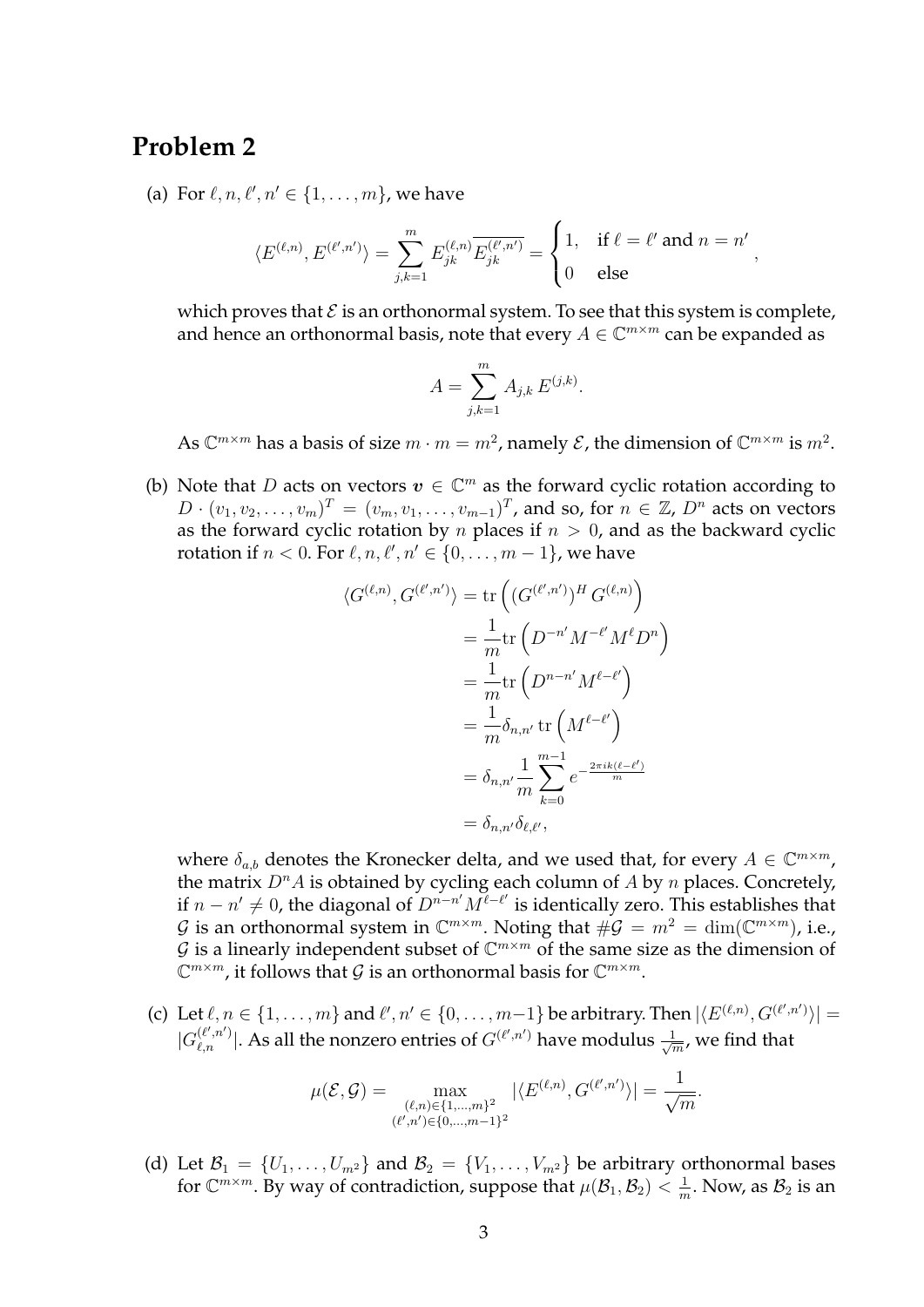orthonormal basis for  $\mathbb{C}^{m \times m}$ ,  $U_1$  has the following expansion:

$$
U_1 = \sum_{n=1}^{m^2} \langle U_1, V_n \rangle V_n,
$$

and, moreover, we have the energy conservation relation

$$
||U_1||^2 := \langle U_1, U_1 \rangle = \sum_{n=1}^{m^2} |\langle U_1, V_n \rangle|^2.
$$

Now, using the assumption  $\mu(\mathcal{B}_1,\mathcal{B}_2) < \frac{1}{m}$  $\frac{1}{m}$ , we can conclude that

$$
||U_1||^2 = \sum_{n=1}^{m^2} |\langle U_1, V_n \rangle|^2 \le \sum_{n=1}^{m^2} (\mu(\mathcal{B}_1, \mathcal{B}_2))^2 < \sum_{n=1}^{m^2} \frac{1}{m^2} = m^2 \cdot \frac{1}{m^2} = 1.
$$

But this contradicts the fact that  $U_1$ , as an element of an orthonormal basis, has unit norm. Therefore, our assumption must be wrong, and hence we deduce that  $\mu(\mathcal{B}_1,\mathcal{B}_2)\geq \frac{1}{m}$  $\frac{1}{m}$ .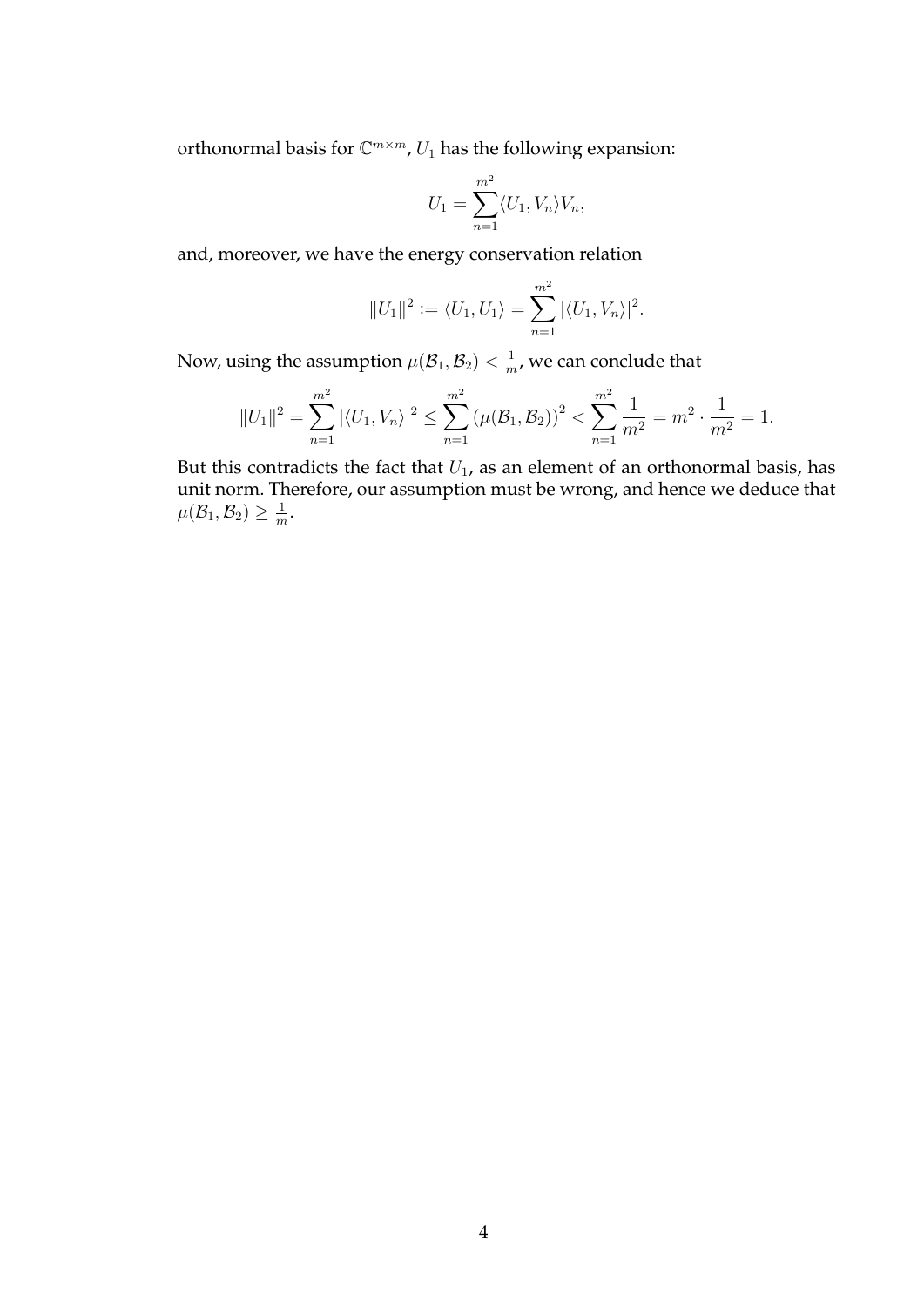#### **Problem 3**

We refer to the chapter "Orthonormal Wavelets" of the discussion session notes as "OW".

(a) Let  $j, k, \ell \in \mathbb{Z}$  be arbitrary. Then,

$$
\langle \varphi_{j,k}, \varphi_{j,\ell} \rangle = \int_{-\infty}^{\infty} 2^{\frac{j}{2}} \varphi(2^j x - k) \overline{2^{\frac{j}{2}} \varphi(2^j x - \ell)} dx
$$
  

$$
u = 2^j x \int_{-\infty}^{\infty} \varphi(u - k) \overline{\varphi(u - \ell)} dx = \langle \varphi_{0,k}, \varphi_{0,\ell} \rangle,
$$

so it suffices to establish that  $\{\varphi_{0,k} = \varphi(\cdot - k) : k \in \mathbb{Z}\}$  is an orthonormal system. Owing to OW Proposition 2.1, it is sufficient to verify that

$$
\sum_{n\in\mathbb{Z}} |(\mathcal{F}\varphi)(\omega+n)|^2 = 1,
$$
 (1)

for all  $\omega \in \mathbb{R}$ . Due to the 1-periodicity of  $\sum_{n \in \mathbb{Z}} |(\mathcal{F}\varphi)(\omega+n)|^2$ , it suffices to verify (1) on an interval of length 1, for instance  $\left[-\frac{1}{3}\right]$  $\frac{1}{3}, \frac{2}{3}$  $\frac{2}{3}$ ]. The identity (1) clearly holds when  $\omega \in [-\frac{1}{3}]$  $\frac{1}{3}, \frac{1}{3}$  $\frac{1}{3}$ , as in this case only one summand participates and equals to 1, while all the remaining ones evaluate to 0. When  $\omega \in \left[\frac{1}{3}\right]$  $\frac{1}{3}, \frac{2}{3}$  $\frac{2}{3}$ , we perform an explicit calculation using the properties of  $\beta$  as follows:

$$
\sum_{n\in\mathbb{Z}} |\hat{\varphi}(\omega+n)|^2 = \cos^2\left(\frac{\pi}{2}\beta(3\omega-1)\right) + \cos^2\left(\frac{\pi}{2}\beta(3(1-\omega)-1)\right)
$$

$$
= \cos^2\left(\frac{\pi}{2}\beta(3\omega-1)\right) + \cos^2\left(\frac{\pi}{2}\beta(1-(3\omega-1))\right)
$$

$$
= \cos^2\left(\frac{\pi}{2}\beta(3\omega-1)\right) + \cos^2\left(\frac{\pi}{2}(1-\beta(3\omega-1))\right)
$$

$$
= \cos^2\left(\frac{\pi}{2}\beta(3\omega-1)\right) + \sin^2\left(\frac{\pi}{2}\beta(3\omega-1)\right) = 1,
$$

as desired.

(b) Denote  $\mathcal{B}_0 = \{\varphi(\cdot - k) : k \in \mathbb{Z}\}\$ . As  $\mathcal{B}_0$  is an orthonormal system by (a), and  $\mathcal{V}_0 =$  $\overline{\text{span}(\mathcal{B}_0)}$ , the set  $\mathcal{B}_0$  is an orthonormal basis for  $\mathcal{V}_0$ . Therefore, we have  $\varphi_{-1,0} \in \mathcal{V}_0$ if and only if there exists a sequence  $\{h[k]\}_{k\in\mathbb{Z}} \in \ell^2(\mathbb{Z})$  such that

$$
\varphi_{-1,0} = \sum_{k \in \mathbb{Z}} h[k] \varphi(\cdot - k). \tag{2}
$$

Taking the  $L^2$ -Fourier transform of both sides of (2), we see that (2) is equivalent to √

$$
\sqrt{2}(\mathcal{F}\varphi)(2\omega) = H(\omega)(\mathcal{F}\varphi)(\omega), \quad \text{for all } \omega \in \mathbb{R}, \tag{3}
$$

where the 1-periodic  $L^2[-\frac{1}{2}]$  $\frac{1}{2}, \frac{1}{2}$  $\frac{1}{2}$ ) function H is given by  $H(\omega) \mathrel{\mathop:}= \text{DTFT}\{h\}(2\pi\omega) =$  $\sum_{k\in\mathbb{Z}}h[k]e^{-2\pi ik\omega}$ . Equality (3) implies that on the interval  $[-\frac{1}{2}]$  $\frac{1}{2}, \frac{1}{2}$  $(\frac{1}{2})$  the function H must be given by √

$$
H(\omega) = \frac{\sqrt{2(\mathcal{F}\varphi)(2\omega)}}{(\mathcal{F}\varphi)(\omega)}, \quad \omega \in \left[-\frac{1}{2}, \frac{1}{2}\right)
$$
  
= 
$$
\begin{cases} \sqrt{2}(\mathcal{F}\varphi)(2\omega), & \omega \in \left[-\frac{1}{3}, \frac{1}{3}\right) \\ 0, & \omega \in \left[-\frac{1}{2}, -\frac{1}{3}\right) \cup \left[\frac{1}{3}, \frac{1}{2}\right) \end{cases}
$$
 (4)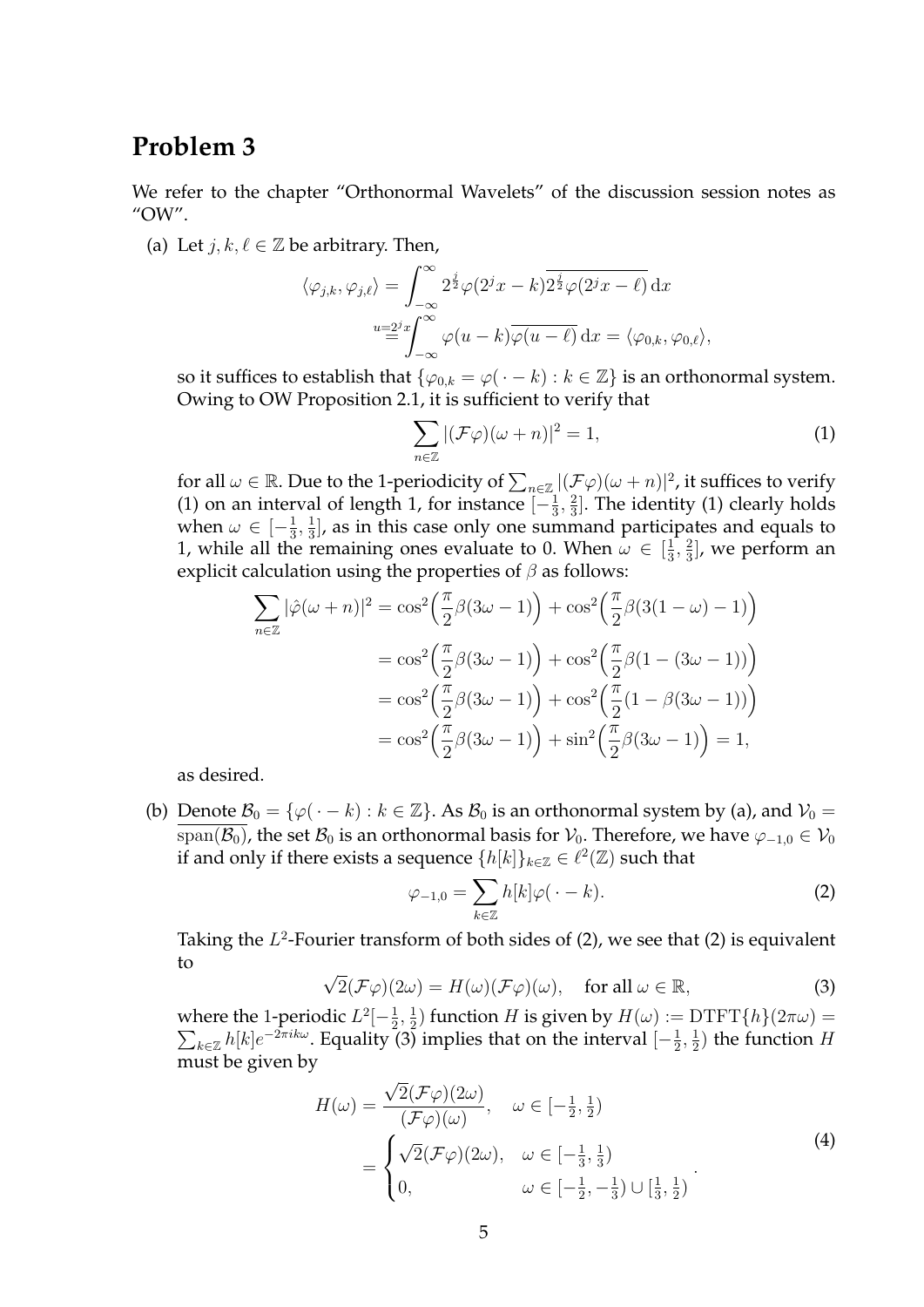A straightforward check shows that (3) indeed holds for  $H$  as given by (4), and moreover,

$$
||H||_{L^{2}[-\frac{1}{2},\frac{1}{2})}^{2} = \int_{-\frac{1}{3}}^{\frac{1}{3}} |\sqrt{2}(\mathcal{F}\varphi)(2\omega)|^{2} d\omega
$$
  

$$
\stackrel{\omega=\theta/2}{=} \int_{-\frac{2}{3}}^{\frac{2}{3}} |(\mathcal{F}\varphi)(\theta)|^{2} d\theta = ||\mathcal{F}\varphi||_{L^{2}(\mathbb{R})}^{2} = ||\varphi||_{L^{2}(\mathbb{R})}^{2} < \infty.
$$

Thus, by the Parseval relation,  $\{h[k]\}_{k\in\mathbb{Z}} \in \ell^2(\mathbb{Z})$ . This establishes that  $\varphi_{-1,0} \in \mathcal{V}_0$ . To show that  $V_j \subset V_{j+1}$ , for all  $j \in \mathbb{Z}$ , it suffices to establish that  $V_{-1} \subset V_0$ , as the general statement then follows by (F2) according to: Suppose  $f \in V_j$ . Then  $f(2^{-(j+1)}.)$  ∈  $V_{-1}$  ⊂  $V_0$ , and so  $f = f(2^{-(j+1)}(2^{j+1}.)$   $\in V_{j+1}$ , as desired. We thus proceed by showing that  $V_{-1} \subset V_0$ . To this end, note that (2) (with  $\{h[k]\}_{k\in\mathbb{Z}}$  as specified in the preceding paragraph) implies

$$
\varphi_{-1,r} = \varphi_{-1,0}(\cdot - 2r) = \sum_{k \in \mathbb{Z}} h[k] \varphi(\cdot - 2r - k) \stackrel{m = k + 2r}{=} \sum_{m \in \mathbb{Z}} h[m - 2r] \varphi(\cdot - m) \in \mathcal{V}_0,
$$

for all  $r \in \mathbb{Z}$ . Therefore, as  $\mathcal{V}_0$  is a linear space, we have  $\text{span}\{\varphi_{-1,r} : r \in \mathbb{Z}\} \subset \mathcal{V}_0$ , and as  $V_0$  is closed, we have  $\overline{\text{span}\{\varphi_{-1,r} : r \in \mathbb{Z}\}} \subset V_0$ , i.e.,  $\mathcal{V}_{-1} \subset \mathcal{V}_0$ , as desired.

- (c) According to OW Definition 1, we need to show that  $\{V_i\}_{i\in\mathbb{Z}}$  is a sequence of closed subspaces of  $L^2(\mathbb{R})$  satisfying the following five properties:
	- (i)  $\mathcal{V}_j \subset \mathcal{V}_{j+1}$ , for all  $j \in \mathbb{Z}$ ,
	- (ii)  $\mathcal{V}_{j+1} = \{f(2 \cdot) : f \in \mathcal{V}_j\}$ , for all  $j \in \mathbb{Z}$ .
	- (iii)  $\bigcap_{j\in\mathbb{Z}}\mathcal{V}_j=\{0\},\$
	- (iv)  $\bigcup_{j\in\mathbb{Z}}\mathcal{V}_j$  is dense in  $L^2(\mathbb{R})$ , and
	- (v)  $\{\varphi(\cdot k)\}_{k \in \mathbb{Z}}$  is an orthonormal basis for  $\mathcal{V}_0$ .

The spaces  $V_j$ ,  $j \in \mathbb{Z}$ , are closed by definition. Property (i) follows by part (b) of the problem, Property (ii) is simply (F2), and Property (v) follows from part (a) of the problem and the definition of  $V_0$ . Now, as Properties (i), (ii), and (v) are satisfied, then so is Property (iii), by OW Theorem 1. Finally, as  $\varphi \in L^1(\mathbb{R}) \cap L^2(\mathbb{R})$ and  $\hat{\varphi}(0) = 1 \neq 0$ , Property (iv) follows by OW Theorem 2.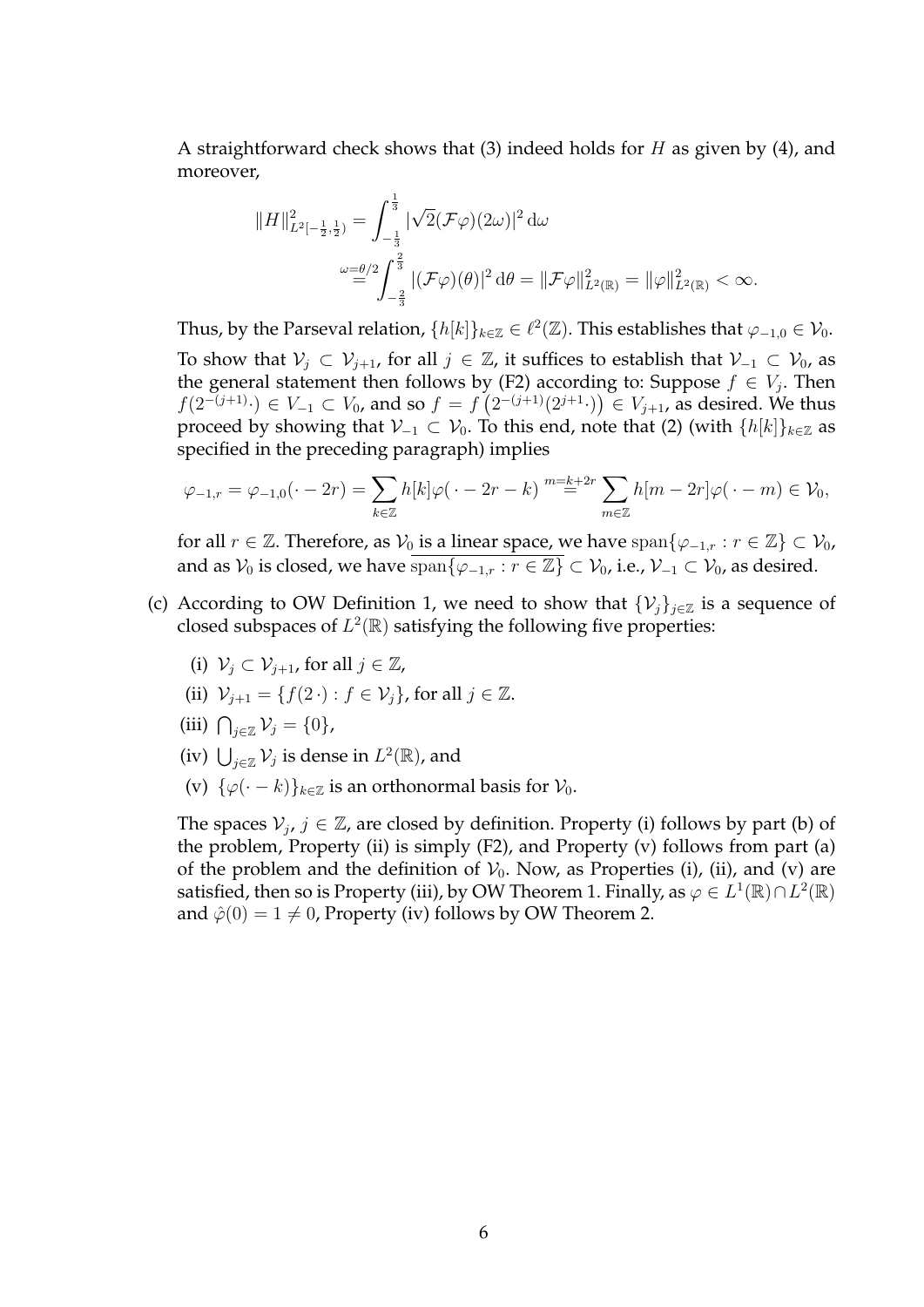### **Problem 4**

 $(a)(i)$ 



We can write  $x = \sum_{n \in \mathbb{Z}} c_n \, \phi(\,\cdot - nT)$ , where  $\phi = \mathbb{1}_{[0,T)}$ , and

$$
c_n = \begin{cases} 1, & n \in \{0, 2\} \\ 2, & n = 1 \\ 4, & n = 3 \\ 0, & \text{else} \end{cases}
$$

(ii) The Fourier transform of  $\phi = \mathbb{1}_{[0,T)}$  is given by

$$
\hat{\phi}(\omega) = \int_0^T e^{-2\pi i \omega t} dt = \frac{e^{-2\pi i t \omega}}{-2\pi i \omega} \Big|_{t=0}^T = \frac{1 - e^{-2\pi i T \omega}}{2\pi i \omega}
$$
\n
$$
= T e^{-\pi i T \omega} \frac{e^{\pi i T \omega} - e^{-\pi i T \omega}}{2\pi i T \omega} = T e^{-\pi i T \omega} \text{sinc}(T\omega), \quad \omega \in \mathbb{R},
$$
\n(5)

.

where  $\text{sinc}(\theta) := \frac{\sin(\pi \theta)}{\pi \theta}, \theta \in \mathbb{R}$ . Therefore, as x is a linear combination of timeshifted versions of  $\phi$ , we have

$$
\hat{x}(\omega) = \underbrace{\left(\sum_{n=0}^{3} c_n e^{-2\pi i n T \omega}\right)}_{p(\omega)} \cdot \hat{\phi}(\omega), \quad \omega \in \mathbb{R}.
$$

Note that  $\hat{x}(\omega) = 0$  if and only if at least one of  $p(\omega)$  and  $\hat{\phi}(\omega)$  is zero. We have  $\{\omega \in \mathbb{R} : \hat{\phi}(\omega) = 0\} = \{\frac{n}{7}\}$  $\frac{n}{T}\}_{n\in\mathbb{Z}\setminus\{0\}}$  from the explicit expression (5). Moreover, as  $p(\omega)$  is a non-zero trigonometric polynomial, the set  $\{\omega \in \mathbb{R} : p(\omega) = 0\}$  is discrete. Therefore

$$
\{\omega \in \mathbb{R} : \hat{x}(\omega) = 0\} = \{\omega \in \mathbb{R} : \hat{\phi}(\omega) = 0\} \cup \{\omega \in \mathbb{R} : p(\omega) = 0\}
$$

is discrete, and hence  $x$  is not bandlimited.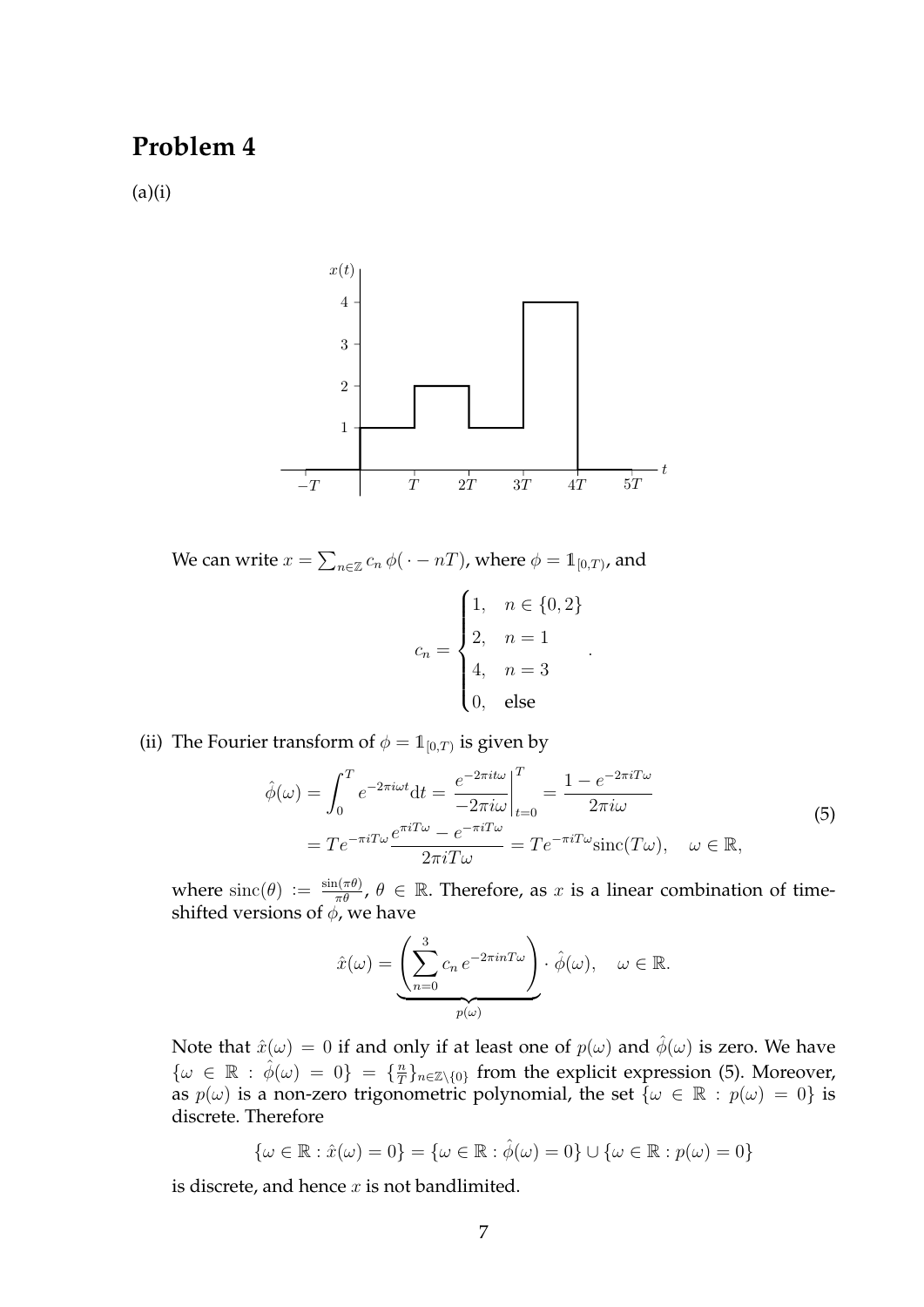(iii) The fact that  $x$  can be reconstructed by sampling it at integer multiples of  $T$  even though it is not bandlimited does not contradict the sampling theorem as the sampling theorem only states that bandlimitedness is sufficient for reconstruction, but does not claim necessity.

 $(b)(i)$ 

Note that

$$
x(kT) = \sum_{n \in \mathbb{Z}} c_n \phi(kT - nT), \quad \text{for all } k \in \mathbb{Z},
$$

so we simply set  $\phi^n = \{ \phi((k-n)T) \}_{k \in \mathbb{Z}}$  to obtain

$$
x=\sum_{n\in\mathbb{Z}}c_n\,\phi^n.\tag{6}
$$

(ii) Note that, as DTFT :  $\ell^2(\mathbb{Z}) \to L^2[0, 2\pi)$  is continuous and (6) converges unconditionally, we have

$$
\sum_{k \in \mathbb{Z}} x(kT)e^{-ik\theta} = \text{DTFT}\{\mathbf{x}\}(\theta) = \text{DTFT}\Big{\sum_{n \in \mathbb{Z}} c_n \phi^n\Big}(\theta)
$$

$$
= \sum_{n \in \mathbb{Z}} c_n \text{DTFT}\{\phi^n\}(\theta)
$$

$$
= \sum_{n \in \mathbb{Z}} c_n e^{-in\theta} \text{DTFT}\{\phi^0\}(\theta)
$$

$$
= \text{DTFT}\{\{c_n\}_{n \in \mathbb{Z}}\}(\theta) \cdot \sum_{k \in \mathbb{Z}} \phi(kT)e^{-ik\theta}, \quad \theta \in [0, 2\pi). \tag{7}
$$

Now, let  $\alpha > 0$  be such that  $\sum_{k\in\mathbb{Z}}\phi(kT)\,e^{-ik\theta}\Big|\geq\alpha>0$ , for all  $\theta\in[0,2\pi)$ , as per the problem assumptions. We can then divide both sides of  $(7)$  to obtain

DTFT
$$
\{\{c_n\}_{n\in\mathbb{Z}}\}(\theta) = \frac{\sum_{k\in\mathbb{Z}} x(kT)e^{-ik\theta}}{\sum_{k\in\mathbb{Z}} \phi(kT)e^{-ik\theta}}, \quad \theta \in [0, 2\pi).
$$

Finally, inverting the discrete-time Fourier transform, we find

$$
c_n = \frac{1}{2\pi} \int_0^{2\pi} \frac{\sum_{k \in \mathbb{Z}} x(kT) e^{-ik\theta}}{\sum_{k \in \mathbb{Z}} \phi(kT) e^{-ik\theta}} e^{in\theta} d\theta, \quad n \in \mathbb{Z}.
$$

 $(c)(i)$ 

We first note that

$$
\sigma_{\frac{T}{2}}\left(\frac{kT}{2}\right) = \begin{cases} 1, & k = 0 \\ 0, & k \neq 0 \end{cases}, \quad k \in \mathbb{Z}.
$$

Therefore

$$
\phi\left(\frac{kT}{2}\right) = \begin{cases} \frac{1}{2}, & k = 0\\ \frac{k}{4}, & |k| = 1\\ -\frac{1}{2}, & |k| = 2\\ 0, & \text{otherwise} \end{cases}, \quad k \in \mathbb{Z}.
$$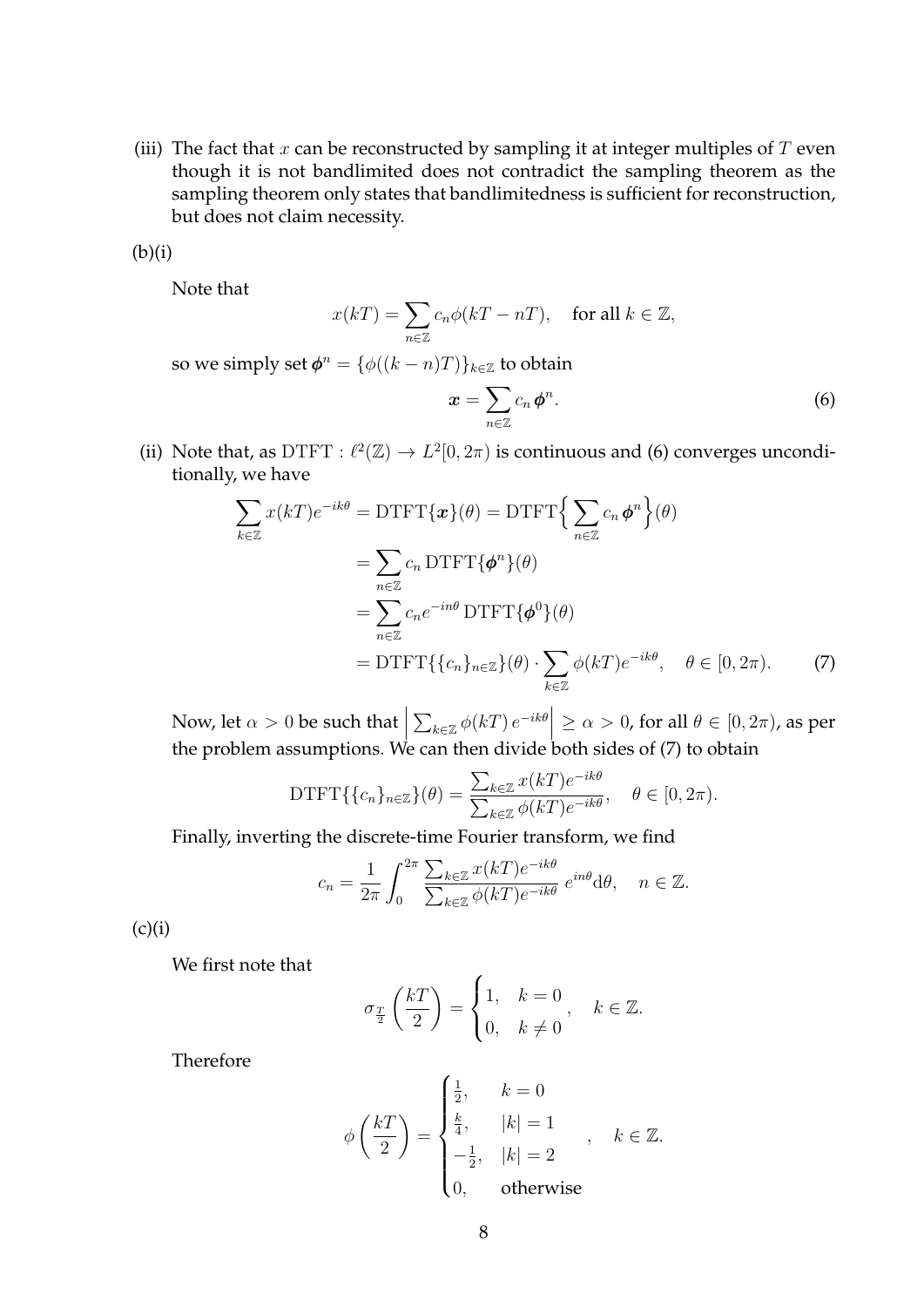Now compute

$$
\sum_{n \in \mathbb{Z}} \phi(nT) e^{-in\theta} = \sum_{n \in \{-1, 0, 1\}} \phi(nT) e^{-in\theta} \n= -\frac{1}{2} e^{i\theta} + \frac{1}{2} - \frac{1}{2} e^{-i\theta} = \frac{1}{2} - \cos(\theta).
$$

We note that this expression evaluates to 0 at  $\theta \in \{\frac{\pi}{3}, \frac{5\pi}{3}$  $\frac{5\pi}{3}$ , so there does not exist an  $\alpha > 0$  such that  $\Big|$  $\sum_{n\in\mathbb{Z}}\phi(nT)\,e^{-in\theta}\Big|\geq\alpha$ , for all  $\theta\in[0,2\pi)$ , i.e., Condition (\*) is not satisfied.

(ii) Recalling (7), we have

$$
\sum_{k \in \mathbb{Z}} x(kT) e^{-ik\theta} = \sum_{n \in \mathbb{Z}} c_n e^{-in\theta} \cdot \sum_{k \in \mathbb{Z}} \phi(kT) e^{-ik\theta}
$$
\n
$$
= \text{DTFT}\{\{c_n\}_{n \in \mathbb{Z}}\}(\theta) \cdot \left(\frac{1}{2} - \cos(\theta)\right), \quad \theta \in [0, 2\pi).
$$
\n(8)

A derivation analogous to (7) yields

$$
\sum_{k \in \mathbb{Z}} x(kT + \frac{T}{2}) e^{-ik\theta} = \sum_{n \in \mathbb{Z}} c_n e^{-in\theta} \cdot \sum_{k \in \mathbb{Z}} \phi(kT + \frac{T}{2}) e^{-ik\theta}, \quad \theta \in [0, 2\pi).
$$

We again compute

$$
\sum_{k \in \mathbb{Z}} \phi(kT + \frac{T}{2}) e^{-ik\theta} = \sum_{k \in \{-1,0\}} \phi(kT + \frac{T}{2}) e^{-ik\theta}
$$

$$
= -\frac{1}{4} e^{i\theta} + \frac{1}{4} = -\frac{i e^{\frac{i\theta}{2}}}{2} \sin(\theta),
$$

and so

$$
\sum_{k\in\mathbb{Z}} x\big(kT + \frac{T}{2}\big)e^{-ik\theta} = \text{DTFT}\{\{c_n\}_{n\in\mathbb{Z}}\}(\theta) \cdot \frac{-ie^{\frac{i\theta}{2}}}{2}\sin(\theta), \quad \theta \in [0, 2\pi). \tag{9}
$$

Now note that

$$
\Psi(\theta) := \left| \frac{1}{2} - \cos(\theta) \right|^2 + 4 \left| -\frac{ie^{\frac{i\theta}{2}}}{2} \sin(\theta) \right|^2
$$

$$
= \frac{1}{4} - \cos(\theta) + (\cos(\theta))^2 + 4 \cdot \frac{1}{4} (\sin(\theta))^2
$$

$$
= \frac{5}{4} - \cos(\theta) \ge \frac{1}{4}, \qquad \theta \in [0, 2\pi).
$$

Now, (8) and (9) can be multiplied by  $\frac{1}{2} - \cos(\theta)$  and  $2i e^{-i\theta/2} \sin(\theta)$ , respectively, and added together to yield

$$
\left(\frac{1}{2} - \cos(\theta)\right) \sum_{k \in \mathbb{Z}} x(kT) e^{-ik\theta} + \left(2i e^{-i\theta/2} \sin(\theta)\right) \sum_{k \in \mathbb{Z}} x(kT + \frac{T}{2}) e^{-ik\theta}
$$

$$
= \sum_{n \in \mathbb{Z}} c_n e^{-in\theta} \cdot \left[\left|\frac{1}{2} - \cos(\theta)\right|^2 + 4\left|-\frac{ie^{\frac{i\theta}{2}}}{2}\sin(\theta)\right|^2\right] = \text{DTFT}\left\{\left\{c_n\right\}_{n \in \mathbb{Z}}\right\}(\theta) \cdot \Psi(\theta),
$$